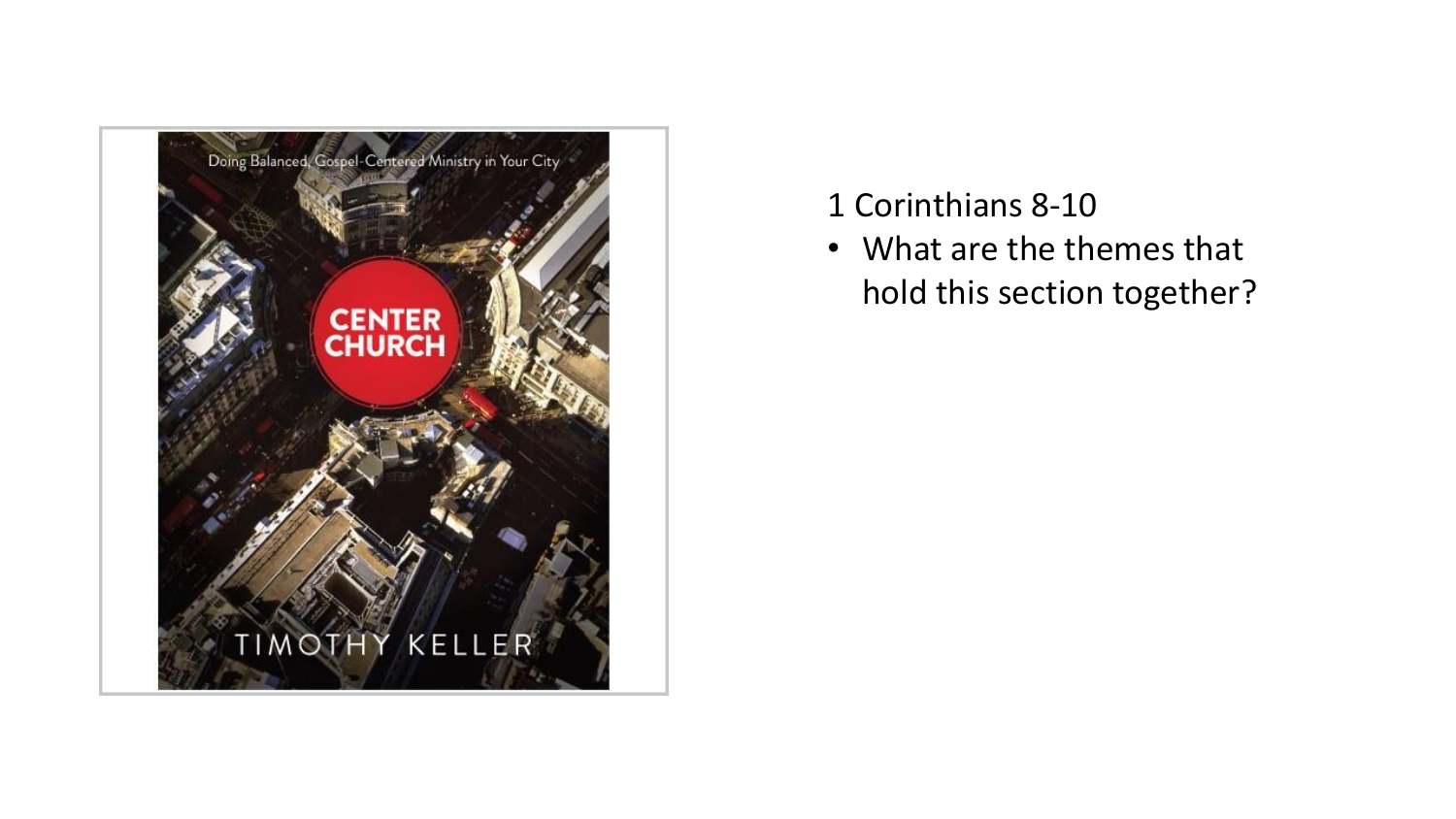# Dangers

- Culture neutral view / reduced view of culture
- Reduced view of essentials / core aligning 'core' with what is inoffensive – key issue is authority of Bible
- "No need to contextualise"  $\rightarrow$  unconscious of contextualisation contextualisation inevitable  $-e.g.$  femininity and masculinity
- Canon within the canon
- Pietism personal salvation versus living faithfully in the culture
- Relativism Bible is trapped in culture and just one culture among many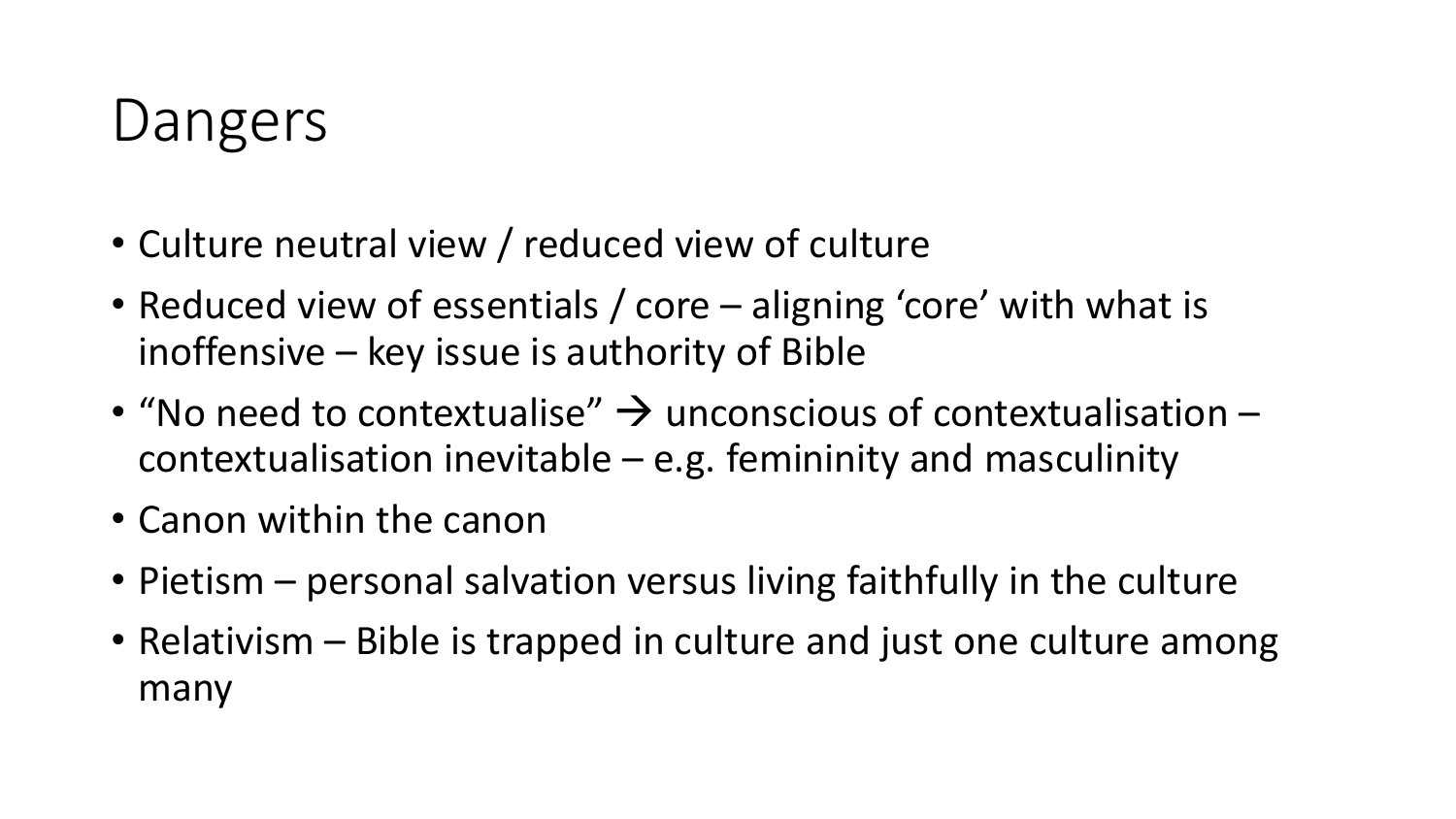#### Sound contextualisation

"It is giving people *the Bible's answers*, which they may not at all want to hear, *to questions about life* that people in their time and place are asking, *in language and forms* they can comprehend, and *through appeals and arguments* with force them can feel, even if they reject them." (Keller)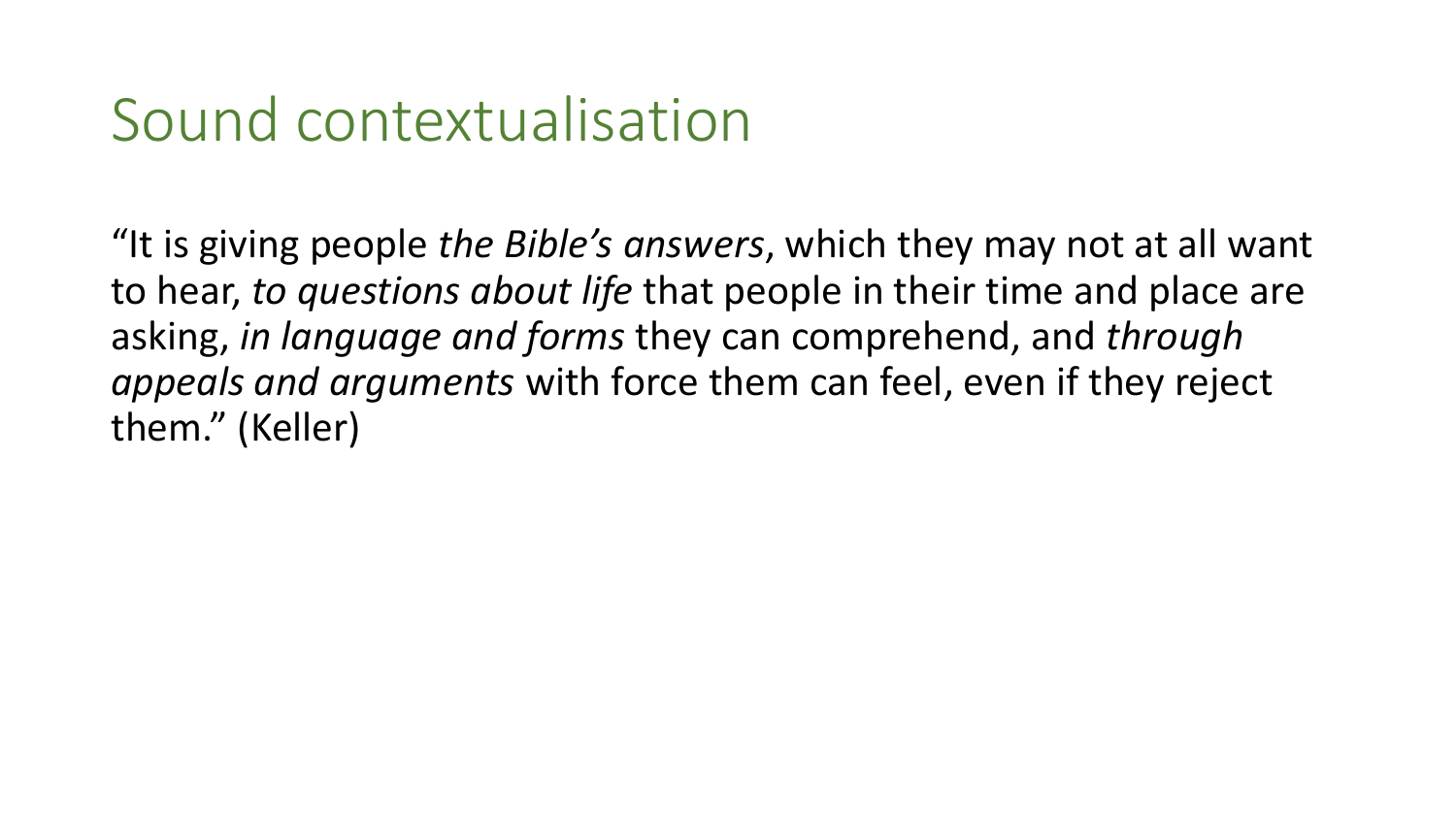## Biblical contextualisaton

- Basis image of God, culture is mixed
- Motive  $-1$  Cor. 9 cause the right scandal not the wrong scandal
- Formula 1 Cor. 1:18ff use A doctrines to subvert B doctrines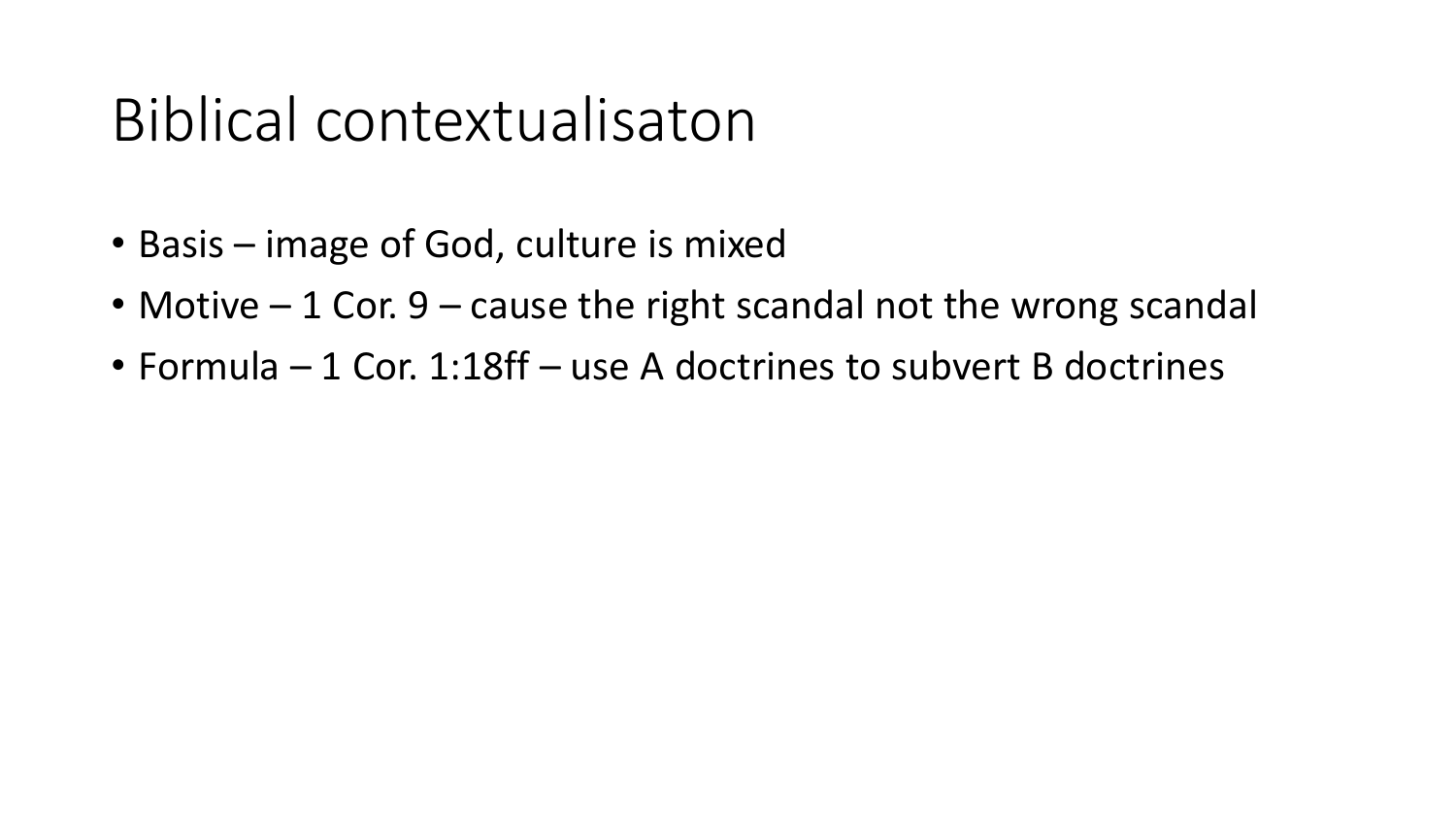## In practice

- 1. Being aware of own culture, being secure in Christ
- 2. Embracing the diversity and complexity of the Bible themes
- 3. Entering, learning another culture, asking questions; What is offensive? How do people communicate? How is authority understood? What is valued? What are the stories?
- 4. Find A doctrines and B doctrines
- 5. Drill into rock and plant explosives
- 6. "Connect biblical truth to the hopes, narratives, fears and errors of people in that particular time and place."
- 7. Theologise on relevant issues e.g. family, bioethics
- 8. Manner and mode of presentation, emotion, time, language, illustrations, leadership style
- 9. Appeals logic, narrative, emotion